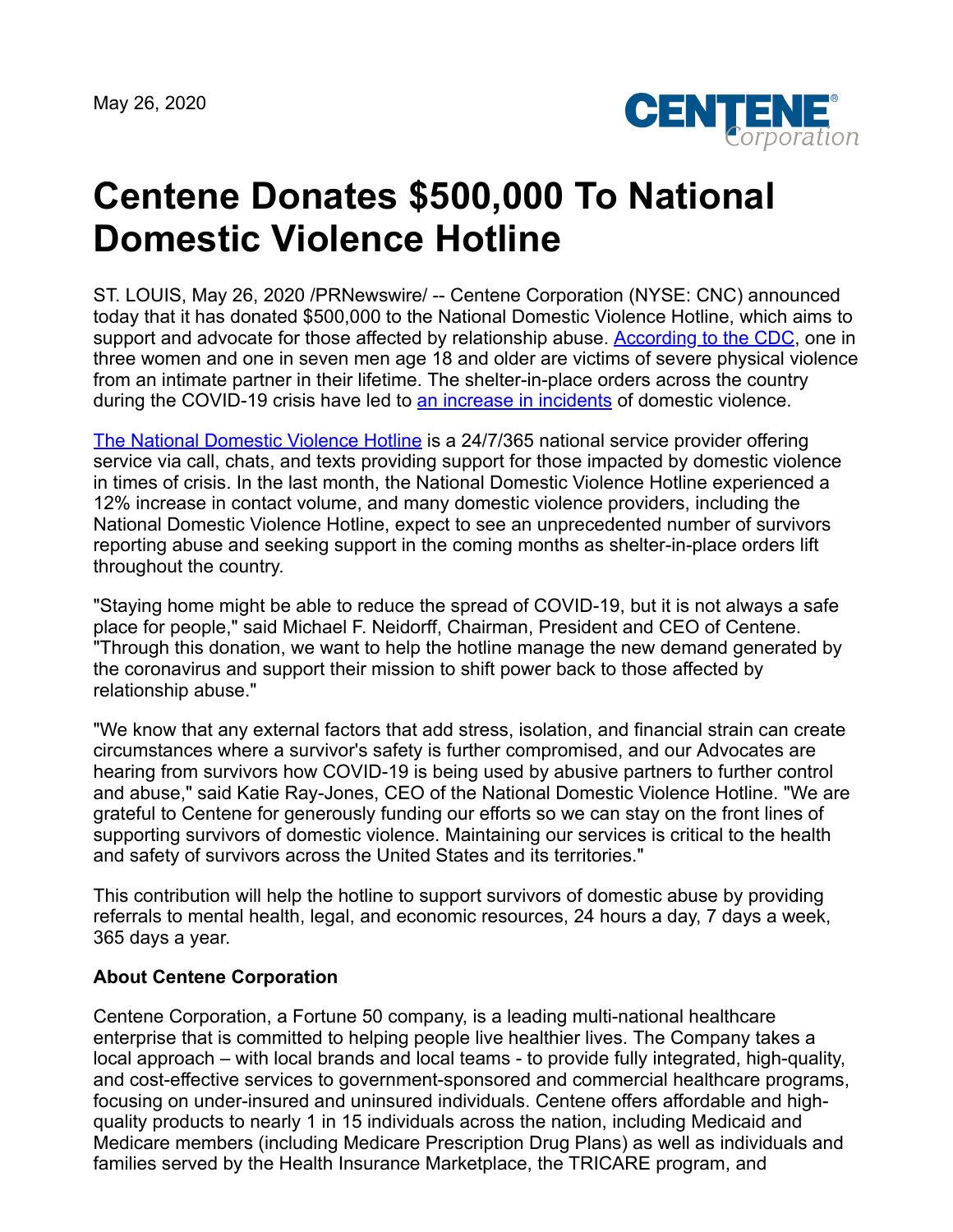individuals in correctional facilities. The Company also serves several international markets, and contracts with other healthcare and commercial organizations to provide a variety of specialty services focused on treating the whole person. Centene focuses on long-term growth and the development of its people, systems and capabilities so that it can better serve its members, providers, local communities, and government partners.

Centene uses its investor relations website to publish important information about the company, including information that may be deemed material to investors. Financial and other information about Centene is routinely posted and is accessible on Centene's investor relations website, <http://www.centene.com/investors>.

## **Forward-Looking Statements**

*All statements, other than statements of current or historical fact, contained in this press release are forward-looking statements. Without limiting the foregoing, forward-looking statements often use words such as "believe," "anticipate," "plan," "expect," "estimate," "intend," "seek," "target," "goal," "may," "will," "would," "could," "should," "can," "continue" and other similar words or expressions (and the negative thereof). Centene (the Company, our, or we) intends such forward-looking statements to be covered by the safe-harbor provisions for forward-looking statements contained in the Private Securities Litigation Reform Act of 1995, and we are including this statement for purposes of complying with these safe-harbor provisions. In particular, these statements include, without limitation, statements about our future operating or financial performance, market opportunity, growth strategy, competition, expected activities in completed and future acquisitions, including statements about the impact of our recently completed acquisition (the WellCare Acquisition) of WellCare Health Plans, Inc. (WellCare), other recent and future acquisitions, investments and the adequacy of our available cash resources. These forward-looking statements reflect our current views with respect to future events and are based on numerous assumptions and assessments made by us in light of our experience and perception of historical trends, current conditions, business strategies, operating environments, future developments and other factors we believe appropriate. By their nature, forward-looking statements involve known and unknown risks and uncertainties and are subject to change because they relate to events and depend on circumstances that will occur in the future, including economic, regulatory, competitive and other factors that may cause our or our industry's actual results, levels of activity, performance or achievements to be materially different from any future results, levels of activity, performance or achievements expressed or implied by these forward-looking statements. These statements are not guarantees of future performance and are subject to risks, uncertainties and assumptions. All forward-looking statements included in this press release are based on information available to us on the date hereof. Except as may be otherwise required by law, we undertake no obligation to update or revise the forward-looking statements included in this press release, whether as a result of new information, future events or otherwise, after the date hereof. You should not place undue reliance on any forward-looking statements, as actual results may differ materially from projections, estimates, or other forward-looking statements due to a variety of important factors, variables and events including but not limited to: the impact of COVID-19 on global markets, economic conditions and the healthcare industry and our results of operations, which is unknown, uncertainty as to our expected financial performance following completion and integration of the WellCare Acquisition; the possibility that the expected synergies and value creation from the WellCare Acquisition will not be realized, or will not be realized within the expected time period; the risk that unexpected costs will be incurred in connection with the integration of the WellCare Acquisition or that the integration of WellCare will be more difficult or time consuming than expected; unexpected costs, charges or expenses resulting*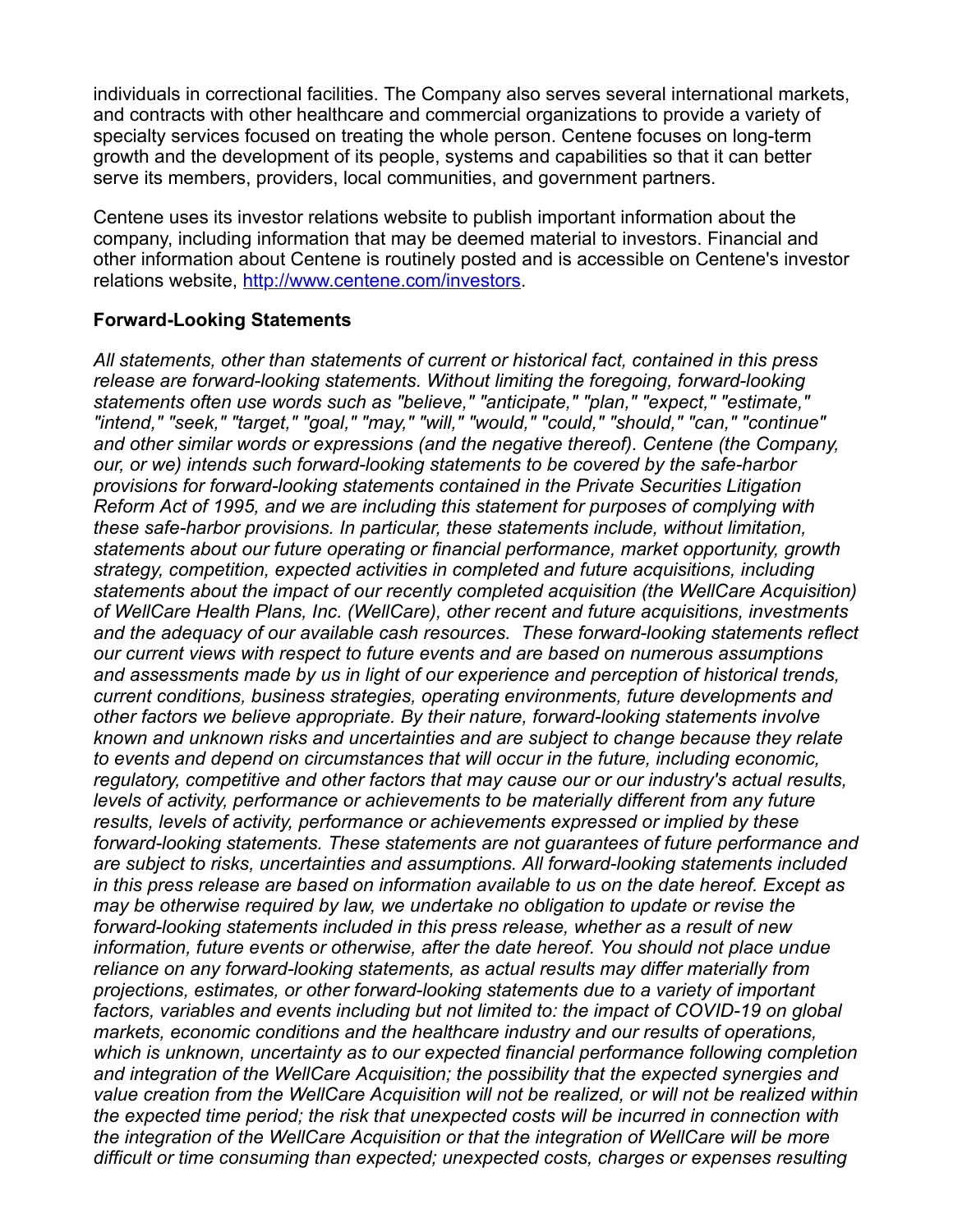*from the WellCare Acquisition; the inability to retain key personnel; disruption from the completion of the WellCare Acquisition, including potential adverse reactions or changes to business relationships with customers, employees, suppliers or regulators, making it more difficult to maintain business and operational relationships; the risk that we may not be able to effectively manage our expanded operations; our ability to accurately predict and effectively manage health benefits and other operating expenses and reserves; competition; membership and revenue declines or unexpected trends; changes in healthcare practices, new technologies, and advances in medicine; increased healthcare costs; changes in economic, political or market conditions; changes in federal or state laws or regulations, including changes with respect to income tax reform or government healthcare programs as well as changes with respect to the Patient Protection and Affordable Care Act and the Health Care and Education Affordability Reconciliation Act, collectively referred to as the Affordable Care Act (ACA) and any regulations enacted thereunder that may result from changing political conditions or judicial actions, including the ultimate outcome in "Texas v. United States of America" regarding the constitutionality of the ACA; rate cuts or other payment reductions or delays by governmental payors and other risks and uncertainties affecting our government businesses; our ability to adequately price products on the Health Insurance Marketplaces and other commercial and Medicare products; tax matters; disasters or major epidemics; the outcome of legal and regulatory proceedings; changes in expected contract start dates; provider, state, federal and other contract changes and timing of regulatory approval of contracts; the expiration, suspension, or termination of our contracts with federal or state governments (including but not limited to Medicaid, Medicare, TRICARE or other customers); the difficulty of predicting the timing or outcome of pending or future litigation or government investigations; challenges to our contract awards; cyberattacks or other privacy or data security incidents; the possibility that the expected synergies and value creation from acquired businesses, including businesses we may acquire in the future, will not be realized, or will not be realized within the expected time period; the exertion of management's time and our resources, and other expenses incurred and business changes required in connection with complying with the undertakings in connection with any regulatory, governmental or third party consents or approvals for acquisitions; disruption caused by significant completed and pending acquisitions, including, among others, the WellCare Acquisition, making it more difficult to maintain business and operational relationships; the risk that unexpected costs will be incurred in connection with the completion and/or integration of acquisition transactions; changes in expected closing dates, estimated purchase price and accretion for acquisitions; the risk that acquired businesses will not be integrated successfully; the risk that we may not be able to effectively manage our operations as they have expanded as a result of the WellCare Acquisition; restrictions and limitations in connection with our indebtedness; our ability to maintain or achieve improvement in the Centers for Medicare and Medicaid Services (CMS) Star ratings and maintain or achieve improvement in other quality scores in each case that can impact revenue and future growth; availability of debt and equity financing, on terms that are favorable to us; inflation; foreign currency fluctuations; and risks and uncertainties discussed in the reports that Centene has filed with the Securities and Exchange Commission. This list of important factors is not intended to be exhaustive. We discuss certain of these matters more fully, as well as certain other factors that may affect our business operations, financial condition and results of operations, in our filings with the Securities and Exchange Commission (SEC), including our annual report on Form 10-K, quarterly reports on Form 10- Q and current reports on Form 8-K. Due to these important factors and risks, we cannot give assurances with respect to our future performance, including without limitation our ability to maintain adequate premium levels or our ability to control our future medical and selling, general and administrative costs.*